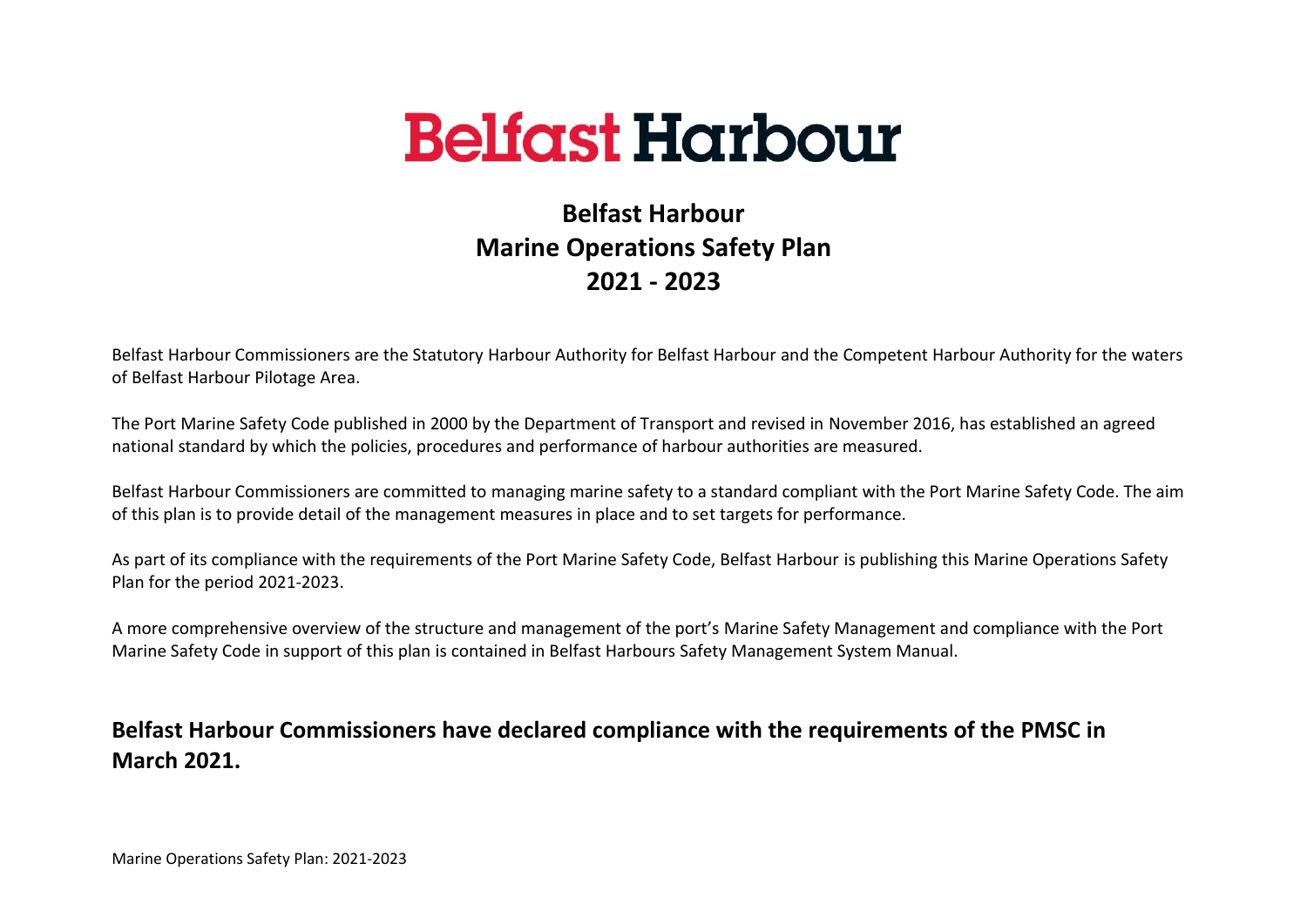#### **Marine Policies**

Belfast Harbour is committed to promote an active safety culture at the core of its Safety Management System in order to meet the national requirements of the Port Marine Safety Code and to comply with the guidance in "A Guide to Good Practice on Port Marine Operations", February 2018. To demonstrate these commitments, Belfast Harbour publish the following policies:

- Navigational Safety Policy
- VTS Policy
- Pilotage Policy
- Hydrographic Policy
- Enforcement and Prosecution Policy

All policies are included within Belfast Harbour's Safety Management System and are published on the Belfast Harbour website.

Each Marine Policy is reviewed every 3 years.

#### **Marine Procedures**

Operational procedures, processes and guidance in support of Belfast Harbour's marine services and operations are contained within the following documents:

- Vessel Traffic Service (VTS) Manual
- Pilotage Manual
- Conservancy, within Marine Safety Management System (MSMS) Manual
- Marine Services, within MSMS Manual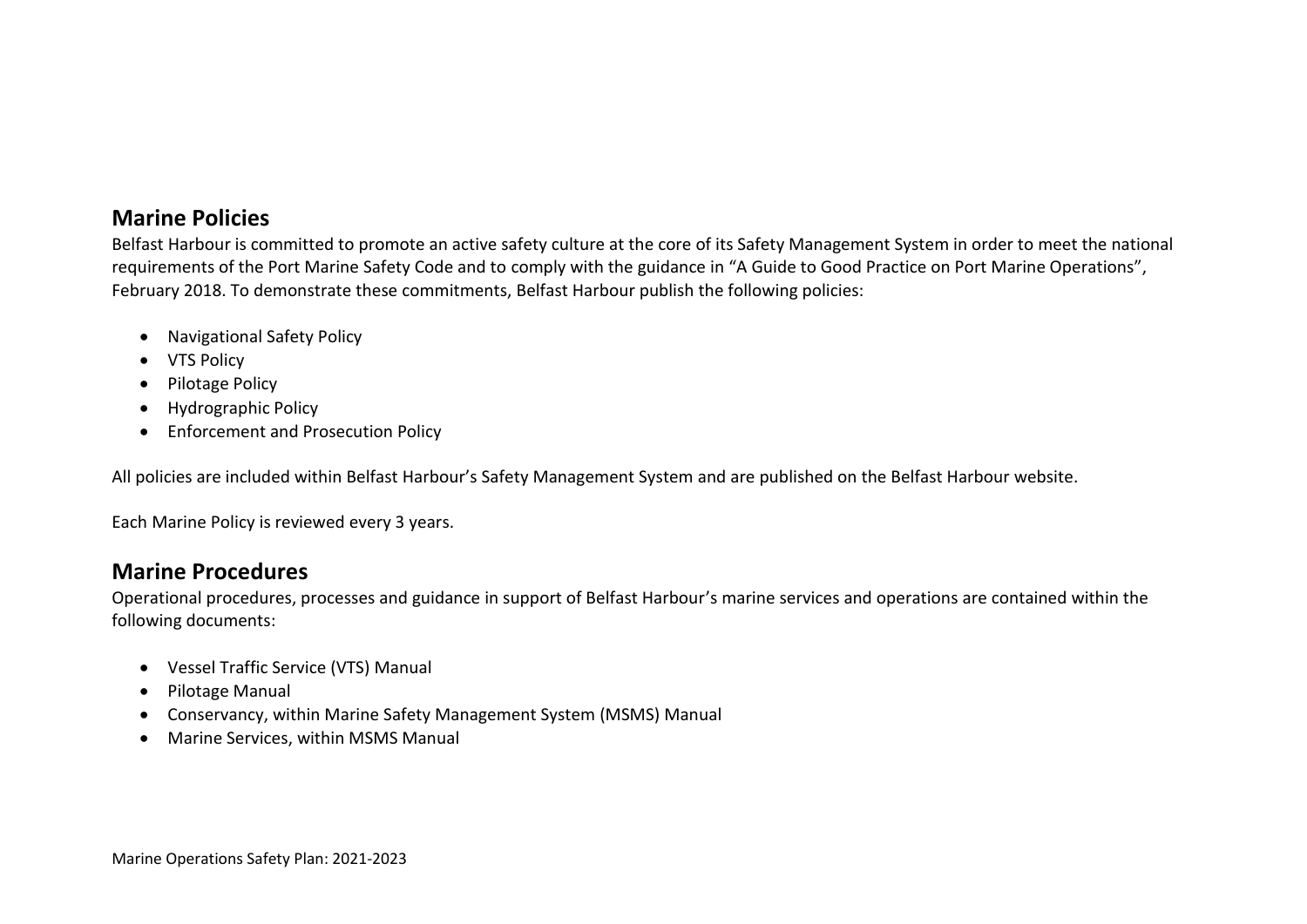The Designated Person, as identified in the Port Marine Safety Code, provides independent assurance directly to the 'Duty Holder' that Belfast Harbour's MSMS is compliant and working effectively through assessment and audit.

The Safety Management System was last externally audited in September and December 2020.

### **The Management of Marine Operations**

This Marine Operations Safety Plan commits Belfast Harbour to undertake the management and regulation of marine operations within the scope of its powers and authority in a way that safeguards the port, its users, the public and the environment.

Belfast Harbour is committed to a positive safety culture and to continual improvement of its risk based Marine Safety Management System and safety performance.

Belfast Harbour will undertake its role and responsibilities to provide efficient services and effective regulation of shipping in support of all activities in the harbour: in particular commercial vessel movements, to facilitate the safe transit of vessels in the port.

In ensuring the continued provision of services, especially during times of disruption, Belfast Harbour will always keep the safety of its personnel, port users and vessels as a priority. Whilst at times this may mean that services, vessel movements or activities are subject to delay such commercial considerations will be secondary to the safety of navigation.

### **Established Management Activities**

Communication, consultation and feedback are a fundamental to ensure the safety and navigational requirements are understood and are continually reviewed. The following are undertaken to ensure the maintenance of an effective Safety Management System:

- Dedicated Risk Assessments of existing marine operations and services.
- The proactive and reactive review of identified hazards to navigation and the associated risk control measures required to mitigate these risks to a level which is As Low As Reasonably Practicable (ALARP).
- The investigation of all reported Marine Incidents and the maintenance of a comprehensive Incident Management System.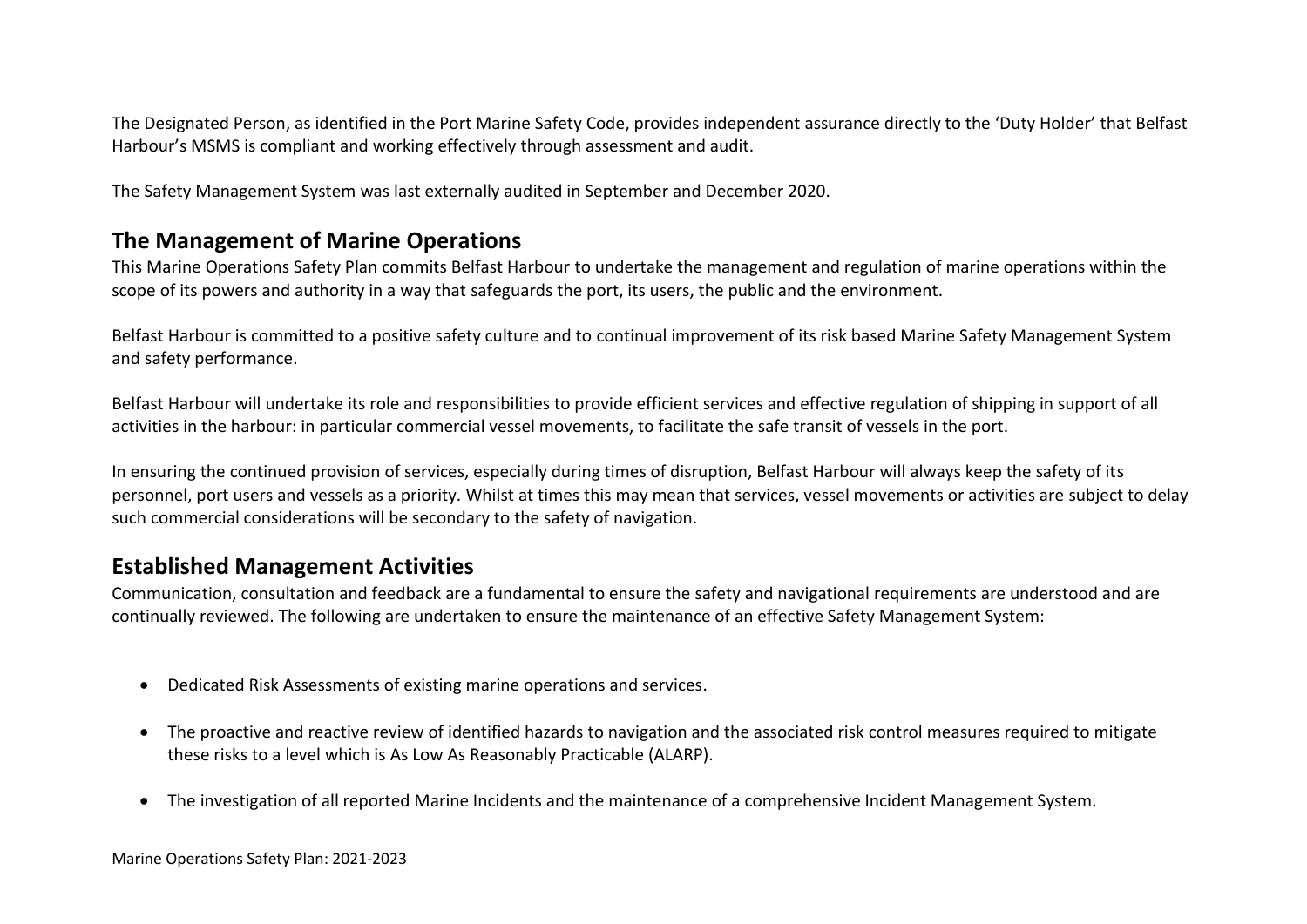- Daily liaison between the Duty Harbour Master and Port Control in relation to the safety and effective regulation of vessel movements in the harbour and its approaches.
- Monthly Marine Safety Management meetings to review Incidents and Non Compliance.
- Marine Safety Forum meetings every 6 months
- Towage & Boatmen Operations Liaison Group meeting every 6 months
- Regular Pilotage meetings comprising Harbour Masters and authorised Belfast Harbour pilots.
- Regular internal and external audits and reviews of the Marine Safety Management System, its functions, procedures and performance.
- Training and Development of Marine Department Personnel Continual Professional Development.
- Maintenance and exercising of Belfast Harbour marine emergency plans and procedures, including oil spill management and Business Continuity Plans.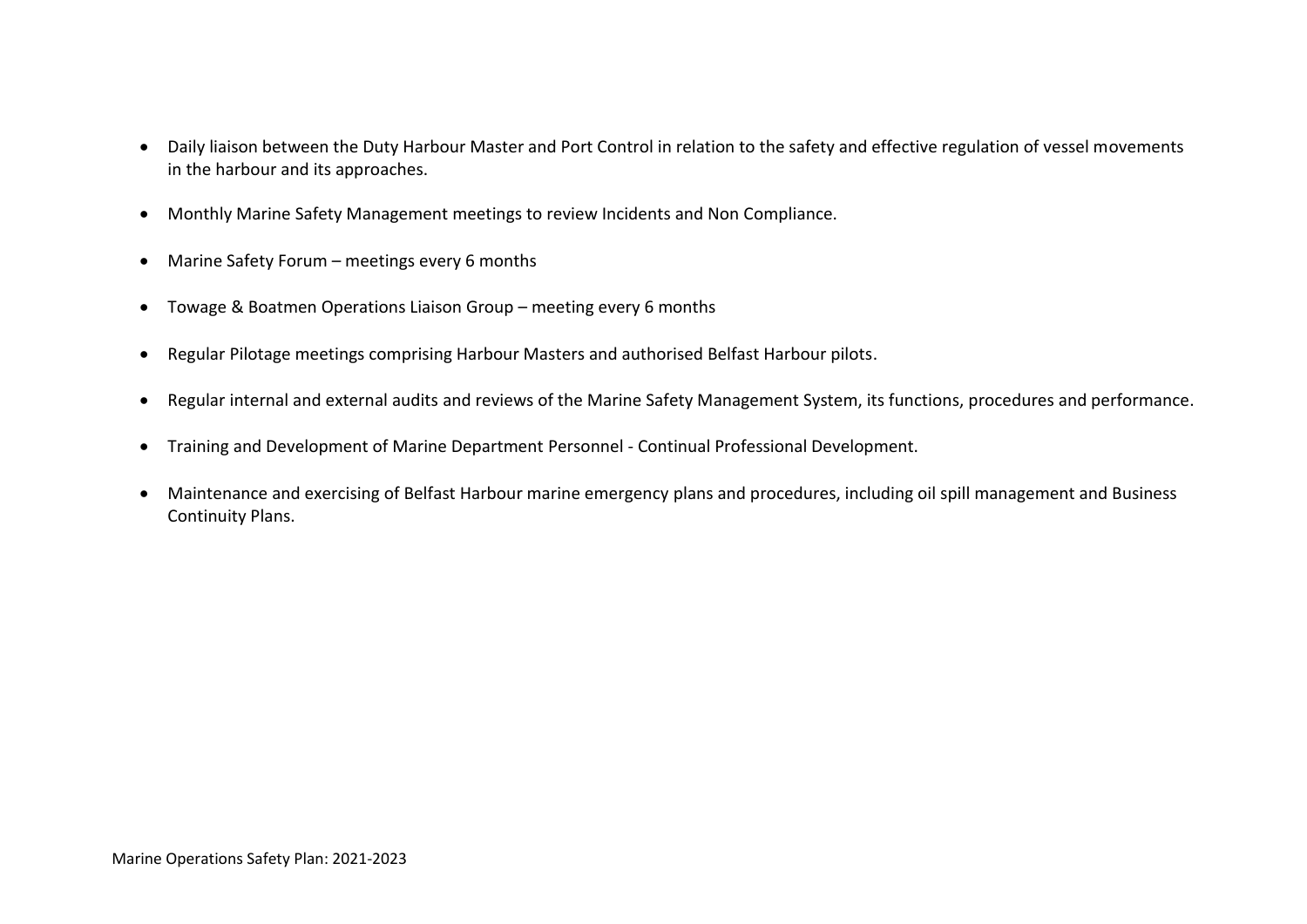# **Performance Objectives**

|    | <b>Objective</b>                                                | <b>Performance Target</b>                                                                                                                                                                                                                                     | By When | <b>Completion Measure</b> | <b>Status</b> |
|----|-----------------------------------------------------------------|---------------------------------------------------------------------------------------------------------------------------------------------------------------------------------------------------------------------------------------------------------------|---------|---------------------------|---------------|
| 1. | Navigational Incidents - determine                              | No major incidents, serious injuries or serious pollution as<br>a result of the failure of the port's Marine Safety<br>Management System.                                                                                                                     | 2021    | Compliant at 01/06/2021   |               |
|    | the cause of an incident to prevent                             |                                                                                                                                                                                                                                                               | 2022    |                           |               |
|    | reoccurrence                                                    |                                                                                                                                                                                                                                                               |         |                           |               |
|    |                                                                 |                                                                                                                                                                                                                                                               | 2023    |                           |               |
|    |                                                                 |                                                                                                                                                                                                                                                               |         |                           |               |
|    |                                                                 | All reported Incidents investigated in a timely basis.                                                                                                                                                                                                        | 2021    | Compliant at 01/06/2021   |               |
|    |                                                                 |                                                                                                                                                                                                                                                               | 2022    |                           |               |
|    |                                                                 |                                                                                                                                                                                                                                                               | 2023    |                           |               |
|    |                                                                 | Identify opportunities for improvement and ensure<br>policies and procedures are reviewed where appropriate.                                                                                                                                                  | 2021    | Compliant at 01/06/2021   |               |
|    |                                                                 |                                                                                                                                                                                                                                                               | 2022    |                           |               |
|    |                                                                 |                                                                                                                                                                                                                                                               | 2023    |                           |               |
| 2. | Vessel Traffic Service - operational<br>capability and delivery | Provide an effective Traffic Organisational Service and                                                                                                                                                                                                       | 2021    | Compliant at 01/06/2021   |               |
|    |                                                                 | Information Service throughout the port.                                                                                                                                                                                                                      | 2022    |                           |               |
|    |                                                                 |                                                                                                                                                                                                                                                               |         |                           |               |
|    |                                                                 |                                                                                                                                                                                                                                                               | 2023    |                           |               |
|    |                                                                 | Seek to ensure that Belfast Harbours VTS System operates<br>at 99.9% availability through a maintenance, procurement<br>and installation strategy for the VTS equipment which will<br>add to the reliability of individual elements or to its<br>duplication. | 2021    | Compliant at 01/06/2021   |               |
|    |                                                                 |                                                                                                                                                                                                                                                               |         |                           |               |
|    |                                                                 |                                                                                                                                                                                                                                                               | 2022    |                           |               |
|    |                                                                 |                                                                                                                                                                                                                                                               | 2023    |                           |               |
|    |                                                                 | VTS Operators recruited and trained to industry standards                                                                                                                                                                                                     | 2021    |                           |               |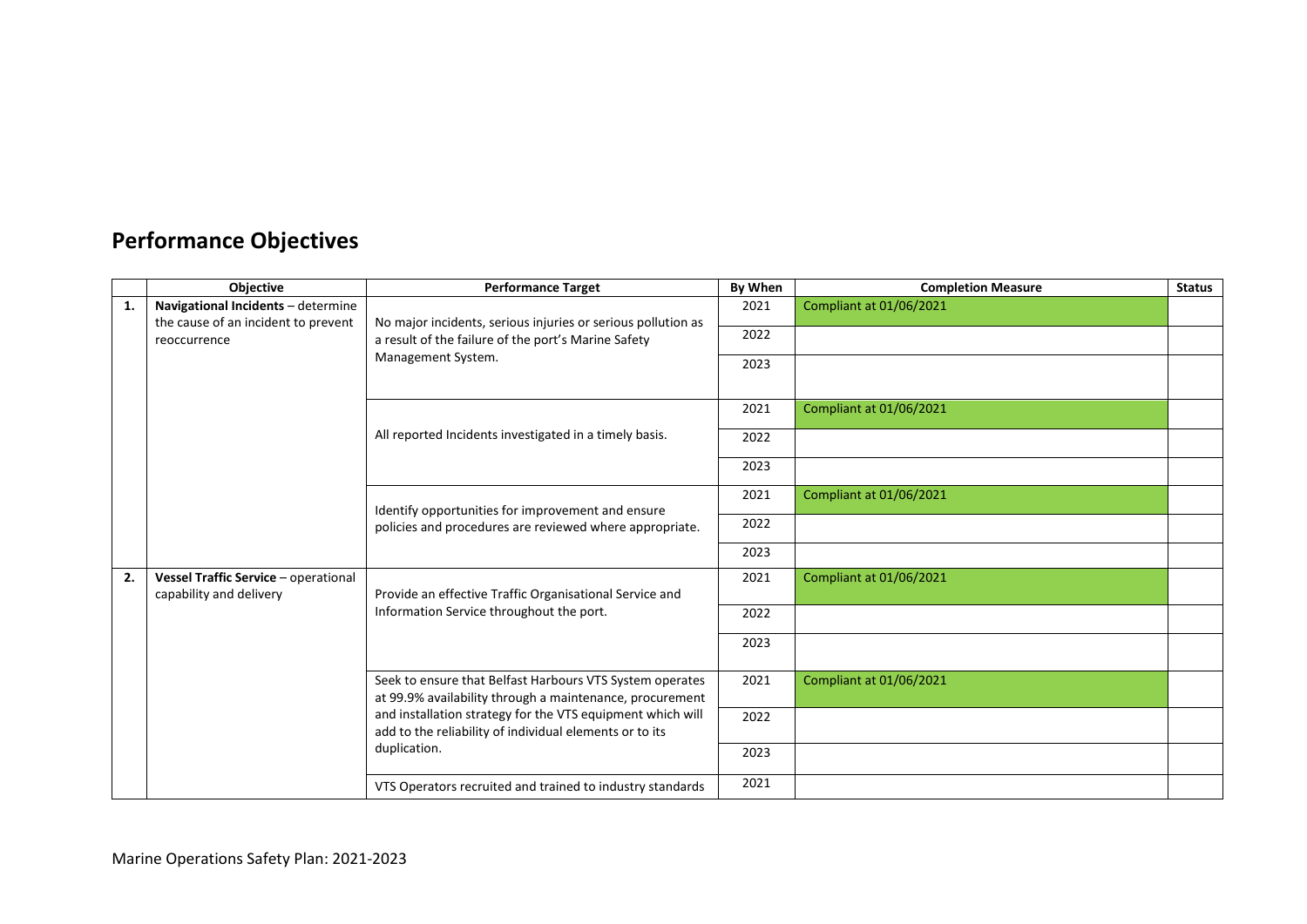|    |                                                                                                                        |                                                                                                                                                                                                                                                                                         | 2022         |                                          |  |
|----|------------------------------------------------------------------------------------------------------------------------|-----------------------------------------------------------------------------------------------------------------------------------------------------------------------------------------------------------------------------------------------------------------------------------------|--------------|------------------------------------------|--|
|    |                                                                                                                        |                                                                                                                                                                                                                                                                                         | 2023         |                                          |  |
| 3. | Pilotage - provision of pilotage<br>service including the authorisation<br>of Pilotage Exemption Certificates<br>(PEC) | No major incidents resulting from pilot or PEC holder<br>error.                                                                                                                                                                                                                         | 2021         | Compliant at 01/06/2021                  |  |
|    |                                                                                                                        |                                                                                                                                                                                                                                                                                         | 2022         |                                          |  |
|    |                                                                                                                        |                                                                                                                                                                                                                                                                                         | 2023         |                                          |  |
|    |                                                                                                                        | Authorised Pilots and PEC Holders to be trained and<br>assessed as per procedures and protocols.                                                                                                                                                                                        | 2021         | <b>Compliant at 01/06/2021</b>           |  |
|    |                                                                                                                        |                                                                                                                                                                                                                                                                                         | 2022         |                                          |  |
|    |                                                                                                                        |                                                                                                                                                                                                                                                                                         | 2023         |                                          |  |
| 4. | Marine Services - Towage services,<br>pilot launch and mooring services                                                | Ensure operators are compliant with national and local<br>regulation for equipment and personnel.                                                                                                                                                                                       | 2021         | Compliant at 01/06/2021                  |  |
|    |                                                                                                                        |                                                                                                                                                                                                                                                                                         | 2022         |                                          |  |
|    |                                                                                                                        |                                                                                                                                                                                                                                                                                         | 2023         |                                          |  |
|    |                                                                                                                        | Fully compliant with industry best practice and Belfast<br>Harbour policies and procedures.                                                                                                                                                                                             | 2021         | <b>Compliant at 01/06/2021</b>           |  |
|    |                                                                                                                        |                                                                                                                                                                                                                                                                                         | 2022         |                                          |  |
|    |                                                                                                                        |                                                                                                                                                                                                                                                                                         | 2023         |                                          |  |
| 5. | Conservancy - conserve the<br>harbour and its approaches                                                               | Hydrographic Surveys - Ensure that the port and<br>approaches have an adequate schedule of hydrographic<br>surveys and that these are undertaken in line with the<br>defined schedule.                                                                                                  | 2021         | Port Hydrographic survey conducted 06/21 |  |
|    |                                                                                                                        |                                                                                                                                                                                                                                                                                         | 2022         |                                          |  |
|    |                                                                                                                        |                                                                                                                                                                                                                                                                                         | 2023         |                                          |  |
|    |                                                                                                                        | Navigational Lights - In conjunction with the<br>Commissioners of Irish Lights to provide and maintain<br>adequate navigational aids consistent with port user<br>requirements to facilitate safe navigation within the port<br>and its approaches. Report to CIL on a quarterly basis. | 2021         | Compliant at 01/06/2021                  |  |
|    |                                                                                                                        |                                                                                                                                                                                                                                                                                         | 2022         |                                          |  |
|    |                                                                                                                        |                                                                                                                                                                                                                                                                                         | 2023         |                                          |  |
|    |                                                                                                                        |                                                                                                                                                                                                                                                                                         |              |                                          |  |
|    |                                                                                                                        | Wrecks and Obstructions - Investigate all reported wrecks<br>and Obstructions in a timely basis.<br>Notices / Warnings - Promulgate Local Notices and<br>Warnings to port users of changes to Navigational Aids,<br>depths and other dangers to Navigation.                             | 2021<br>2022 | <b>Compliant at 01/06/2021</b>           |  |
|    |                                                                                                                        |                                                                                                                                                                                                                                                                                         | 2023         |                                          |  |
|    |                                                                                                                        |                                                                                                                                                                                                                                                                                         | 2021         | Compliant                                |  |
|    |                                                                                                                        |                                                                                                                                                                                                                                                                                         | 2022         |                                          |  |
|    |                                                                                                                        |                                                                                                                                                                                                                                                                                         | 2023         |                                          |  |
| 6. |                                                                                                                        |                                                                                                                                                                                                                                                                                         | 2021         | Compliant at 01/06/2021                  |  |